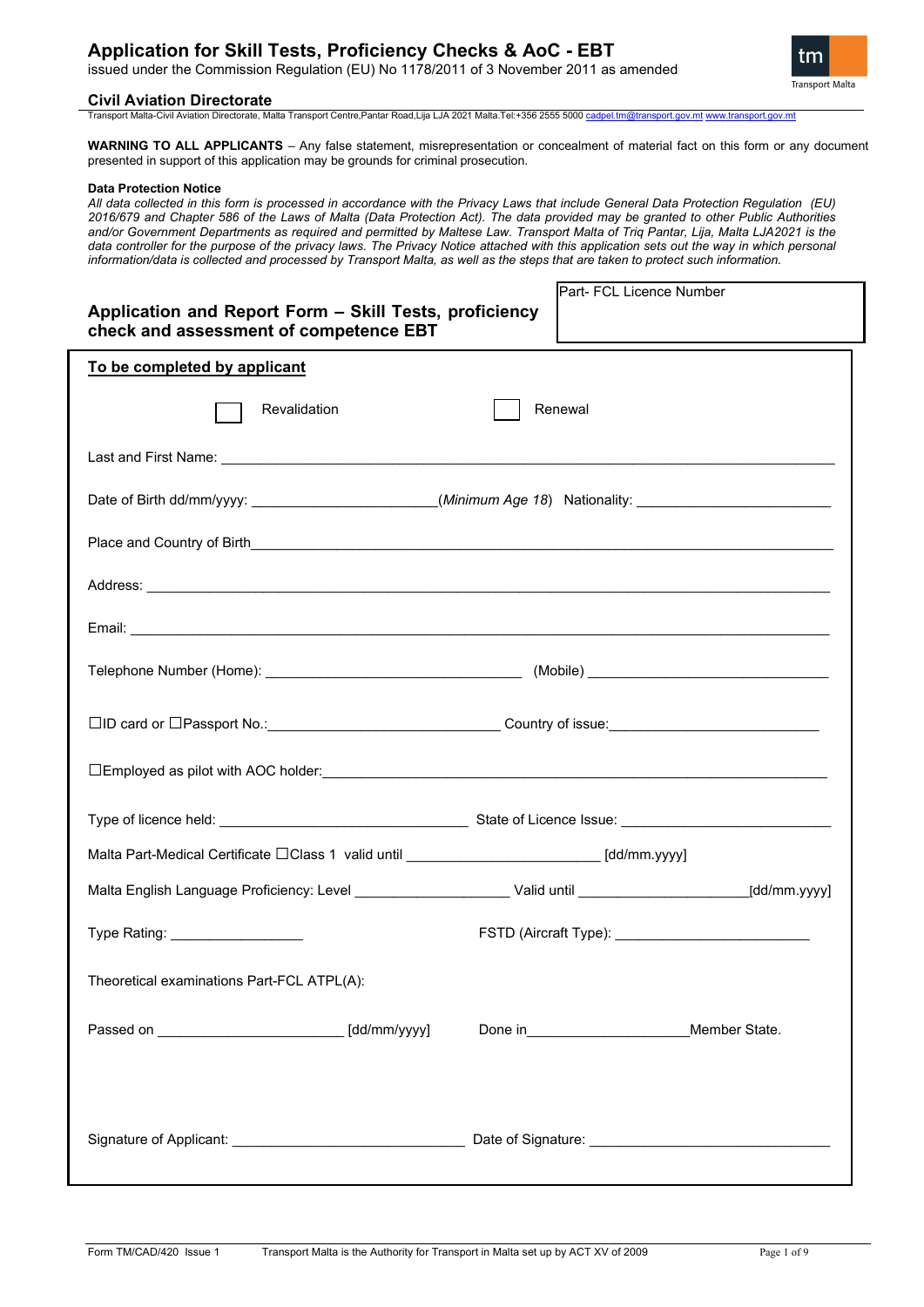issued under the Commission Regulation (EU) No 1178/2011 of 3 November 2011 as amended



**Civil Aviation Directorate**<br>Transport Malta-Civil Aviation Directorate, Malta Transport Centre,Pantar Road,Lija LJA 2021 Malta.Tel:+356 2555 5000 <u>cadpel.tm@transport.gov.mt www.transport.gov.m</u>t

| Skill Tests, proficiency check and assessment of | Part- FCL Licence Number |
|--------------------------------------------------|--------------------------|
| competence - EBT Modules                         |                          |

| <b>EBT Module 1:</b>      |                                |  |
|---------------------------|--------------------------------|--|
| Session 1:                |                                |  |
|                           |                                |  |
|                           |                                |  |
|                           |                                |  |
| Session 2:                |                                |  |
|                           |                                |  |
|                           |                                |  |
|                           |                                |  |
|                           |                                |  |
| Session X: (Extra)        |                                |  |
|                           |                                |  |
|                           |                                |  |
|                           |                                |  |
| Completion of the module: |                                |  |
|                           |                                |  |
|                           | date / signature (EBT manager) |  |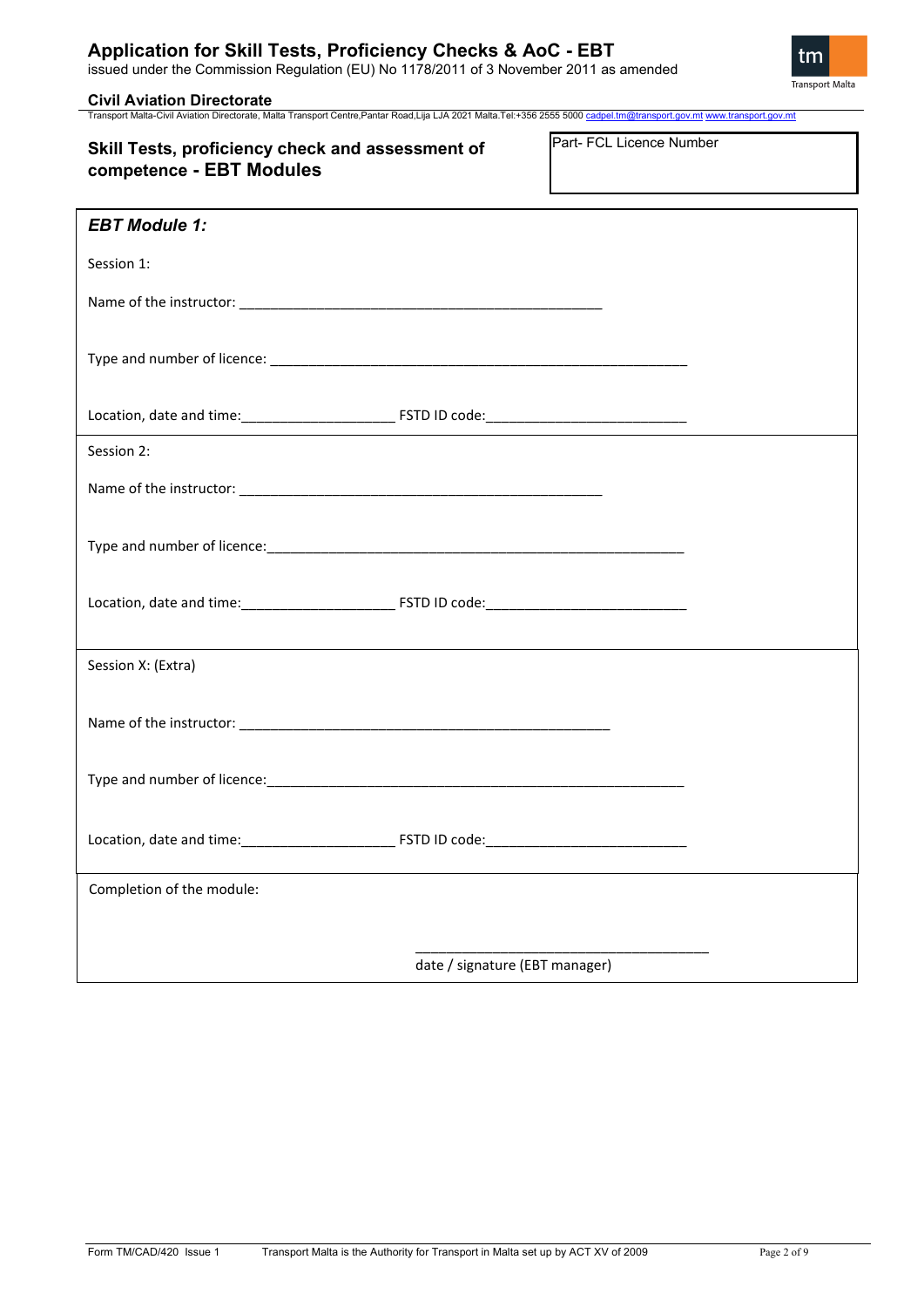issued under the Commission Regulation (EU) No 1178/2011 of 3 November 2011 as amended

**Civil Aviation Directorate**<br>Transport Malta-Civil Aviation Directorate, Malta Transport Centre,Pantar Road,Lija LJA 2021 Malta.Tel:+356 2555 5000 <u>cadpel.tm@transport.gov.mt www.transport.gov.m</u>t

## **Skill Tests, proficiency check and assessment of competence - EBT Modules**

Part- FCL Licence Number

| <b>EBT Module 2:</b>      |                                |  |
|---------------------------|--------------------------------|--|
| Session 1:                |                                |  |
|                           |                                |  |
|                           |                                |  |
|                           |                                |  |
| Session 2:                |                                |  |
|                           |                                |  |
|                           |                                |  |
|                           |                                |  |
|                           |                                |  |
| Session X: (Extra)        |                                |  |
|                           |                                |  |
|                           |                                |  |
|                           |                                |  |
| Completion of the module: |                                |  |
|                           |                                |  |
|                           | date / signature (EBT manager) |  |

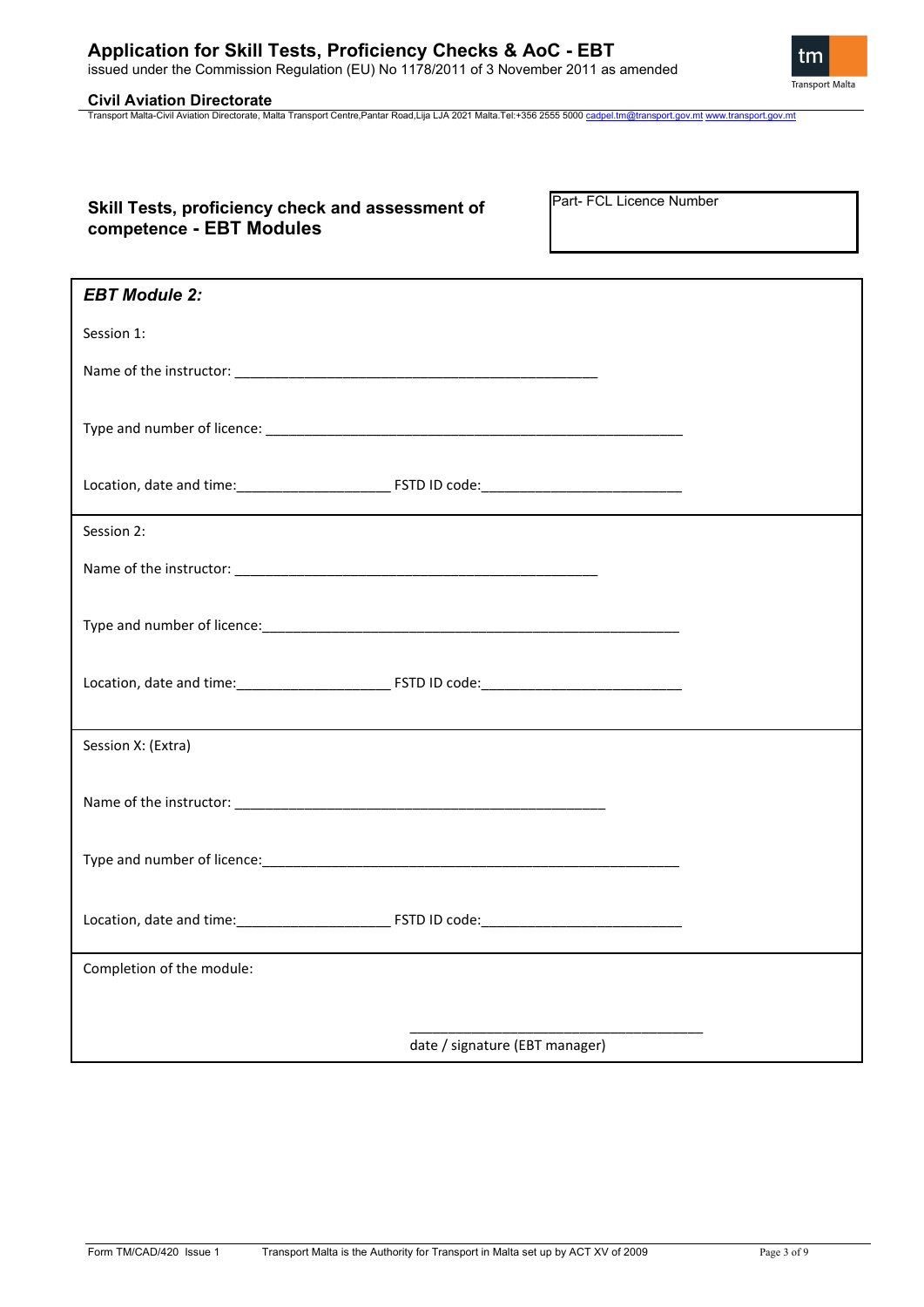issued under the Commission Regulation (EU) No 1178/2011 of 3 November 2011 as amended



**Civil Aviation Directorate**<br>Transport Malta-Civil Aviation Directorate, Malta Transport Centre,Pantar Road,Lija LJA 2021 Malta.Tel:+356 2555 5000 <u>cadpel.tm@transport.gov.mt www.transport.gov.m</u>t

## **Skill Tests, proficiency check and assessment of competence - EBT Modules**

Part- FCL Licence Number

| <b>EBT Module X: (Extra)</b> |                                |  |
|------------------------------|--------------------------------|--|
| Session X:                   |                                |  |
|                              |                                |  |
|                              |                                |  |
|                              |                                |  |
|                              |                                |  |
|                              |                                |  |
| Session Y:                   |                                |  |
|                              |                                |  |
|                              |                                |  |
|                              |                                |  |
|                              |                                |  |
|                              |                                |  |
| Session Z                    |                                |  |
|                              |                                |  |
|                              |                                |  |
|                              |                                |  |
|                              |                                |  |
|                              |                                |  |
| Completion of the module:    |                                |  |
|                              | date / signature (EBT manager) |  |
|                              |                                |  |
|                              |                                |  |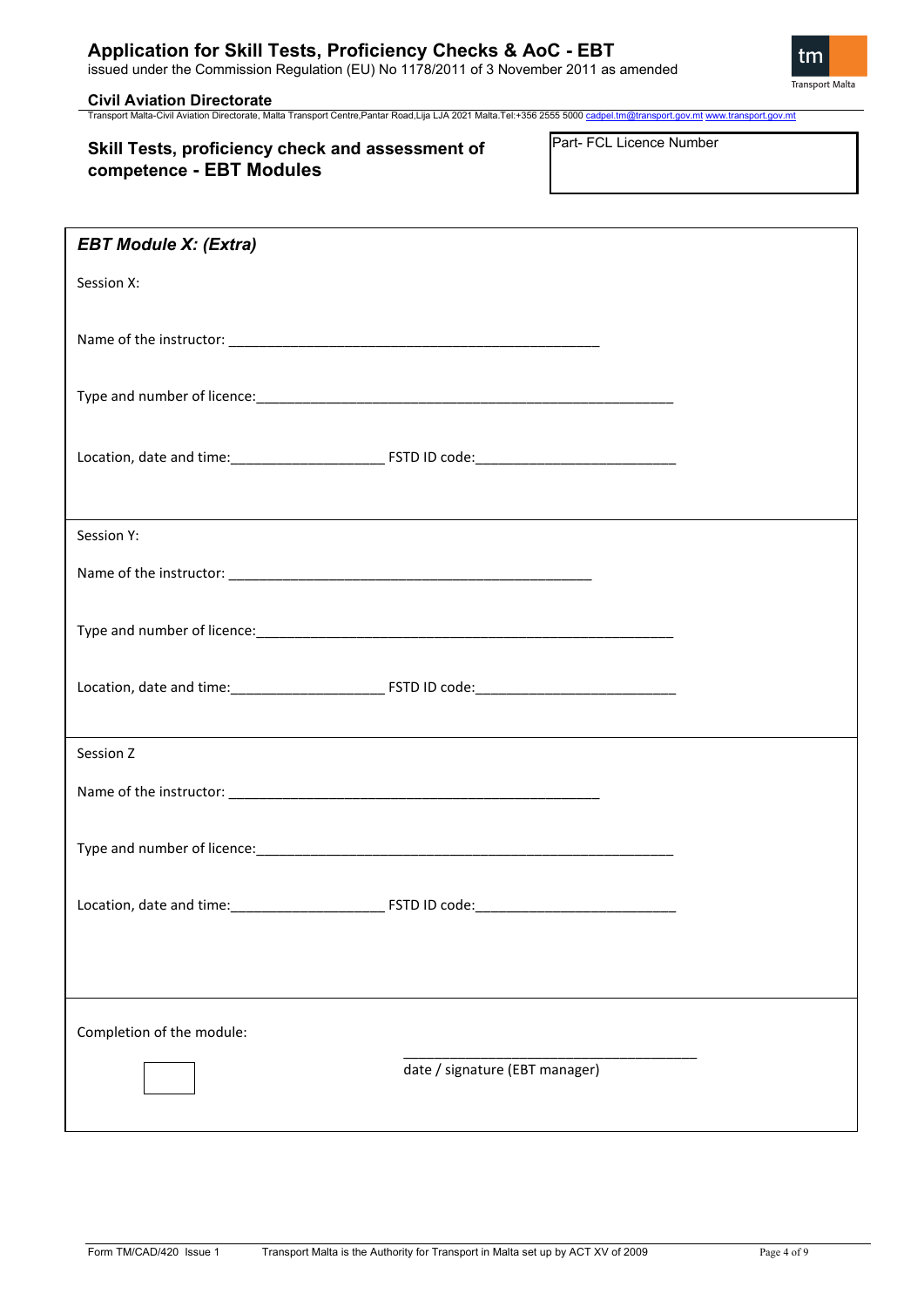issued under the Commission Regulation (EU) No 1178/2011 of 3 November 2011 as amended

**Civil Aviation Directorate**<br>Transport Malta-Civil Aviation Directorate, Malta Transport Centre,Pantar Road,Lija LJA 2021 Malta.Tel:+356 2555 5000 <u>cadpel.tm@transport.gov.mt www.transport.gov.m</u>t

| Skill Tests, proficiency check and assessment of<br>competence - EBT Modules               | Part- FCL Licence Number                                                                                                                                         |
|--------------------------------------------------------------------------------------------|------------------------------------------------------------------------------------------------------------------------------------------------------------------|
| Completion of the operator's EBT programme<br>$from$ __________(date) to ___________(date) | date / signature (EBT manager)                                                                                                                                   |
| Name(s) in capital letters: ____________________                                           | Signature of examiner (EBT manager)                                                                                                                              |
| Type and number of licence: _______________                                                | <u> 1980 - Jan James James James James James James James James James James James James James James James James J</u><br>Date of applicant's licence endorsement: |
|                                                                                            |                                                                                                                                                                  |
| Delegation of signature for licence endorsement (instructor)                               |                                                                                                                                                                  |
|                                                                                            |                                                                                                                                                                  |
|                                                                                            |                                                                                                                                                                  |
|                                                                                            |                                                                                                                                                                  |

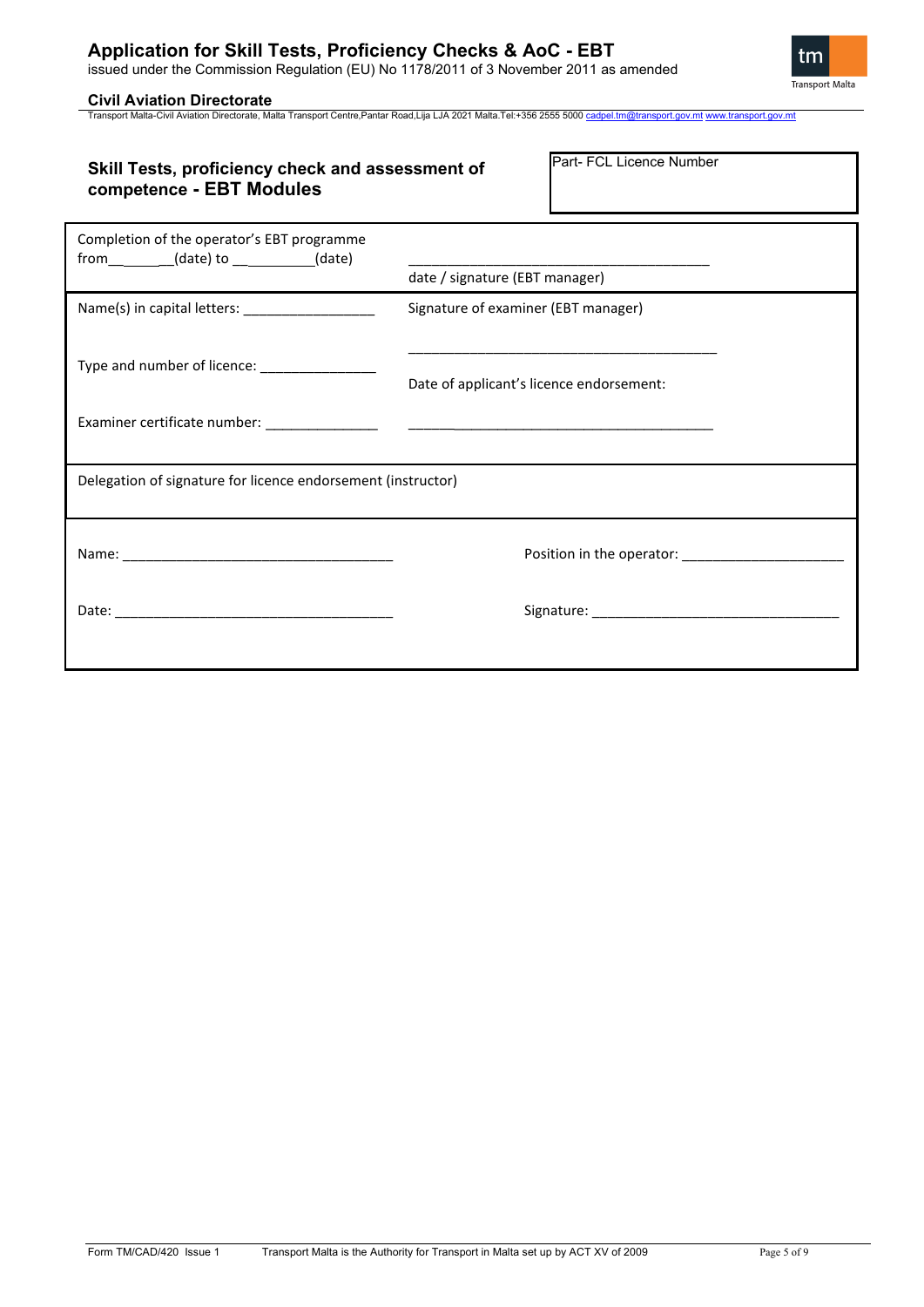tm Transport Malta

# **Civil Aviation Directorate**<br>Transport Malta-Civil Aviation Directorate, Malta Transport Centre,Pantar Road,Lija LJA 2021 Malta.Tel:+356 2555 5000 <u>cadpel.tm@transport.gov.mt www.transport.gov.m</u>t

## **Skill Tests, proficiency check and assessment of competence - EBT Modules**

Part- FCL Licence Number

| AOC Declaration for Revalidation and renewal under the EBT programme for the purpose of AMC1<br>ARA.GEN.315(a) point (d) and for the purpose of point 1(a) of Appendix 10 |
|---------------------------------------------------------------------------------------------------------------------------------------------------------------------------|
| The EBT manager holds a current type rating examiner certificate<br>in the type rating filled in, in Appendix 10 (copy to be attached);                                   |
| The instructor(s) that conducted the training to<br>the applicant has (have) been standardised.                                                                           |
| The EBT operator has performed a verification of the grading system<br>at least once in the last 3 years.                                                                 |
| The integrity of the applicant training data is ensured.                                                                                                                  |
| Signature of the training manager or EBT manager:                                                                                                                         |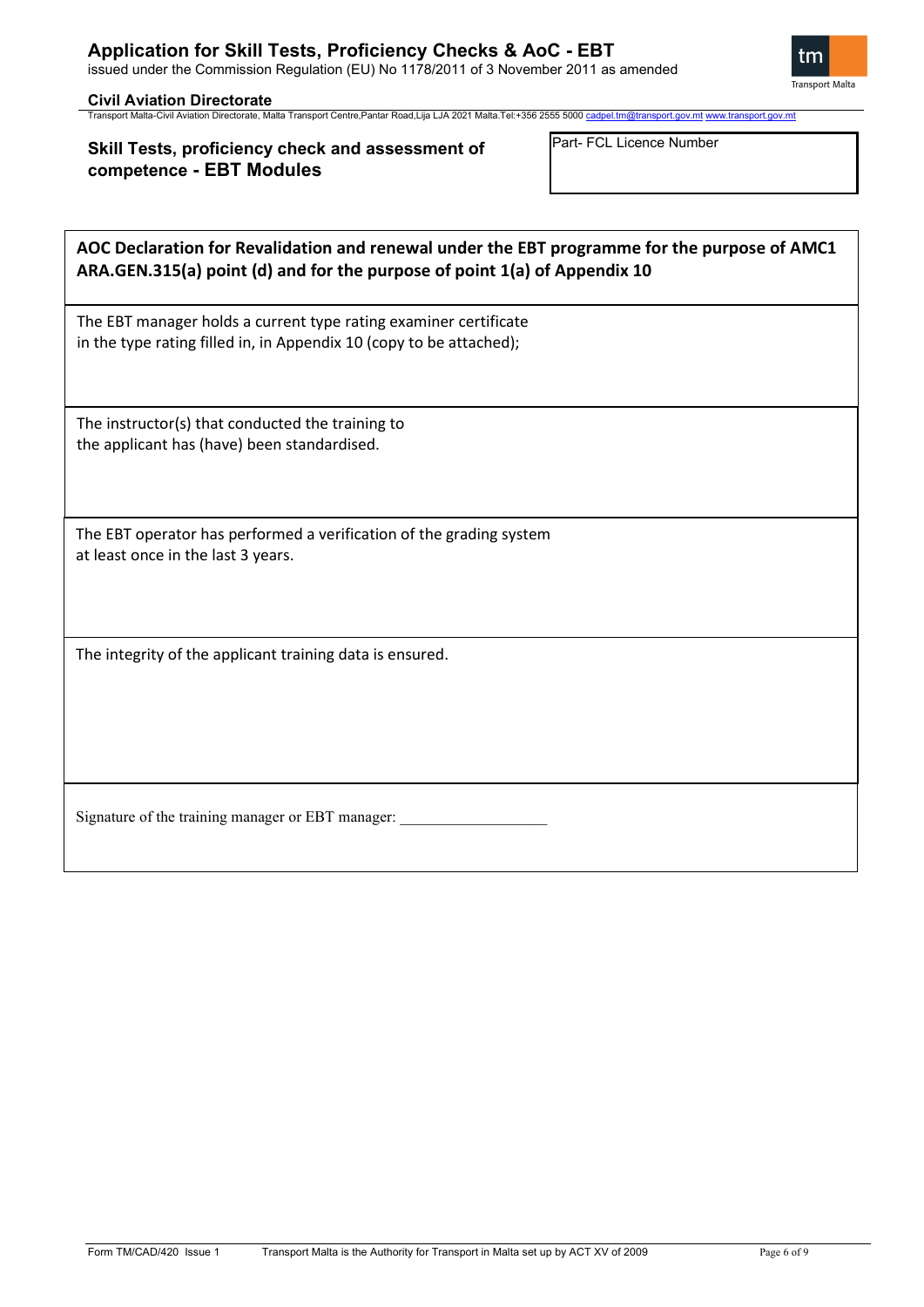issued under the Commission Regulation (EU) No 1178/2011 of 3 November 2011 as amended



#### **Civil Aviation Directorate**

Transport Malta-Civil Aviation Directorate, Malta Transport Centre,Pantar Road,Lija LJA 2021 Malta.Tel:+356 2555 500[0 cadpel.tm@transport.gov.mt](mailto:cadpel.tm@transport.gov.mt) [www.transport.gov.mt](http://www.transport.gov.mt/)

A – General

1. The revalidation and renewal of type ratings as well as the revalidation and renewal of IRs when combined with the revalidation or renewal of type ratings in accordance with this Appendix shall be completed only at EBT operators which comply with all of the following:

(a) they have established an EBT programme relevant for the applicable type rating or the IR in accordance with point ORO.FC.231 of Annex III (Part-ORO) to Regulation (EU) No 965/2012;

(b) they have an experience of at least 3 years in conducting a mixed EBT programme;

(c) for each type rating within the EBT programme, the organisation has appointed an EBT manager. EBT managers shall comply with all of the following:

(i) they shall hold examiner privileges for the relevant type rating;

(ii) they shall have extensive experience in training as an instructor for the relevant type rating;

(iii) they shall either be the person nominated in accordance with point ORO.AOC.135(a)(2) of Annex III (Part-ORO) to Regulation (EU) No 965/2012 or a deputy of that person.

2. The EBT manager responsible for the relevant type rating shall ensure that the applicant complies with all qualification, training and experience requirements of this Annex for the revalidation or the renewal of the relevant rating.

3. Applicants who wish to revalidate or renew a rating in accordance with this Appendix shall comply with all of the following:

(a) they shall be enrolled in the operator's EBT programme;

(b) in the case of revalidation of a rating, they shall complete the operator's EBT programme within the period of validity of the relevant rating;

(c) in the case of renewal of a rating, they shall comply with procedures developed by the EBT operator in accordance with point ORO.FC.231(a)(5) of Annex III (Part-ORO) to Regulation (EU) No 965/2012.

4. The revalidation or renewal of a rating in accordance with this Appendix shall comprise all of the following:

(a) continuous EBT practical assessment within an EBT programme;

(b) demonstration of an acceptable level of performance in all competencies;

(c) the administrative action of licence revalidation or renewal for which the EBT manager responsible for the relevant type rating shall do all of the following:

(1) ensure that the requirements of point FCL.1030 are complied with; EN Official Journal of the European Union L 434/24

23.12.2020

(2) when acting in accordance with point FCL.1030(b)(2), endorse the applicant's licence with the new expiry date of the rating. That endorsement may be completed by another person on behalf of the EBT manager, if that person received a delegation from the EBT manager to do so in accordance with the procedures established in the EBT programmeB. Specific requirements for the aeroplane category

B – Conduct of the EBT practical assessment

The EBT practical assessment shall be conducted in accordance with the operator's EBT programme.';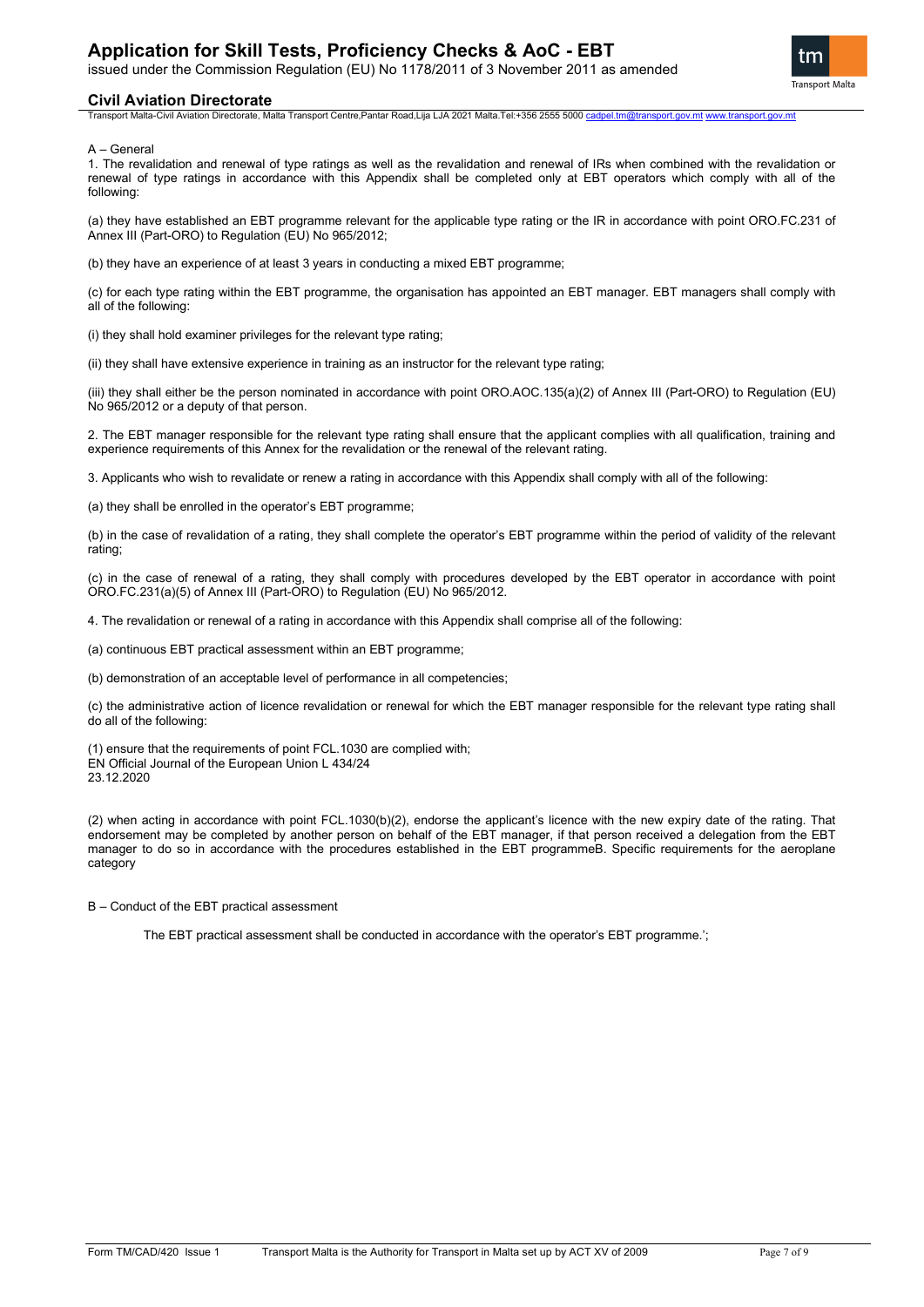### **Application for Skill Tests, Proficiency Checks & AoC - EBT** issued under the Commission Regulation (EU) No 1178/2011 of 3 November 2011 as amended

**Civil Aviation Directorate**

tm **Transport Malta** 

Transport Malta-Civil Aviation Directorate, Malta Transport Centre,Pantar Road,Lija LJA 2021 Malta.Tel:+356 2555 500[0 cadpel.tm@transport.gov.mt](mailto:cadpel.tm@transport.gov.mt) [www.transport.gov.mt](http://www.transport.gov.mt/)

## **Submission Instructions**

Send completed form to:

Transport Malta-Civil Aviation Directorate, Malta Transport Centre, Pantar Road, Lija LJA 2021 Malta

| <b>Documents Required:</b> |                                                                                                                                                                         | Office use<br>Only |
|----------------------------|-------------------------------------------------------------------------------------------------------------------------------------------------------------------------|--------------------|
|                            | 1. A copy of the Malta ID Card (both sides) or Passport                                                                                                                 |                    |
|                            | 2. A copy of the Malta Part-Medical Certificate                                                                                                                         | $\circledZ$        |
| 3.                         | Log Book – Showing all flight instruction / instrument flight instruction / instrument ground<br>instruction which must be counter-signed by the respective instructor. | $\circledS$        |
|                            | 4. Copy of ATO Approval Certificate                                                                                                                                     | $\left( 4\right)$  |
|                            | 5. A copy of EBT Certificate                                                                                                                                            | (5)                |
|                            | 6. Copy of Language Proficiency Certificate issued by Transport Malta                                                                                                   | (6)                |
| 7.                         | Copy of simulator approval certificate                                                                                                                                  |                    |

### **It is important to send all the documents to avoid a delay in the issue of the licence.**

**Fee**: The applicable fee in the Malta Air Navigation Order / Scheme of Charges on the Transport Malta website has to be submitted with the application.

Queries: If you need additional information send an email to [cadpel.tm@transport.gov.mt](mailto:cadpel.tm@transport.gov.mt) to the attention of: Personnel Licensing Section, Transport Malta Civil Aviation Directorate - giving your contact telephone number.